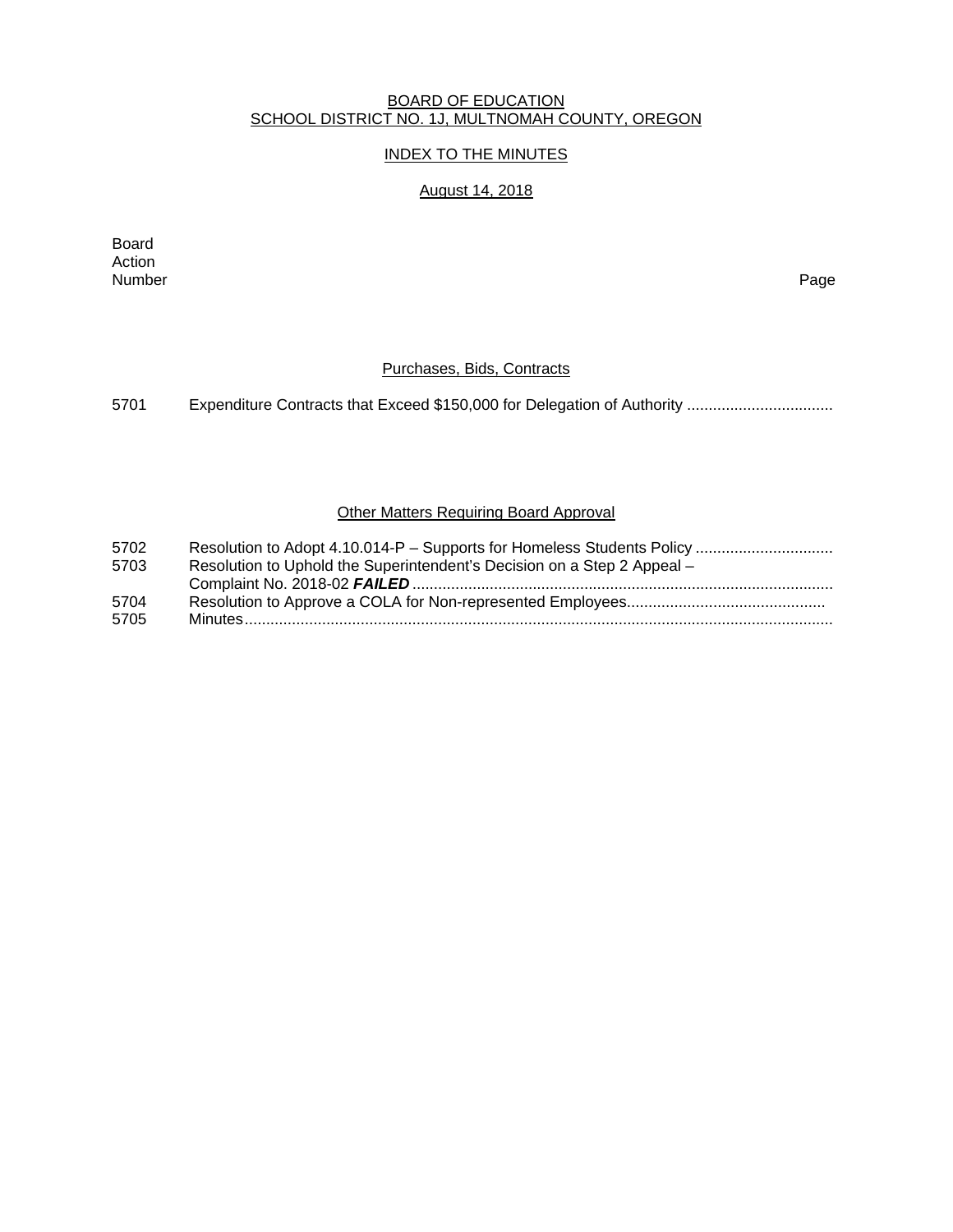# Purchases, Bids, Contracts

The Superintendent RECOMMENDED adoption of the following item:

#### Number 5701

During the Committee of the Whole, Director Brim-Edwards moved and Director Anthony seconded the motion to adopt the above referenced number. The motion was put to a voice vote and passed 4-1 (4 yes, 1-no [Brim-Edwards]), with Directors Esparza Brown and Rosen absent, and Student Representative Paesler voting yes, unofficial.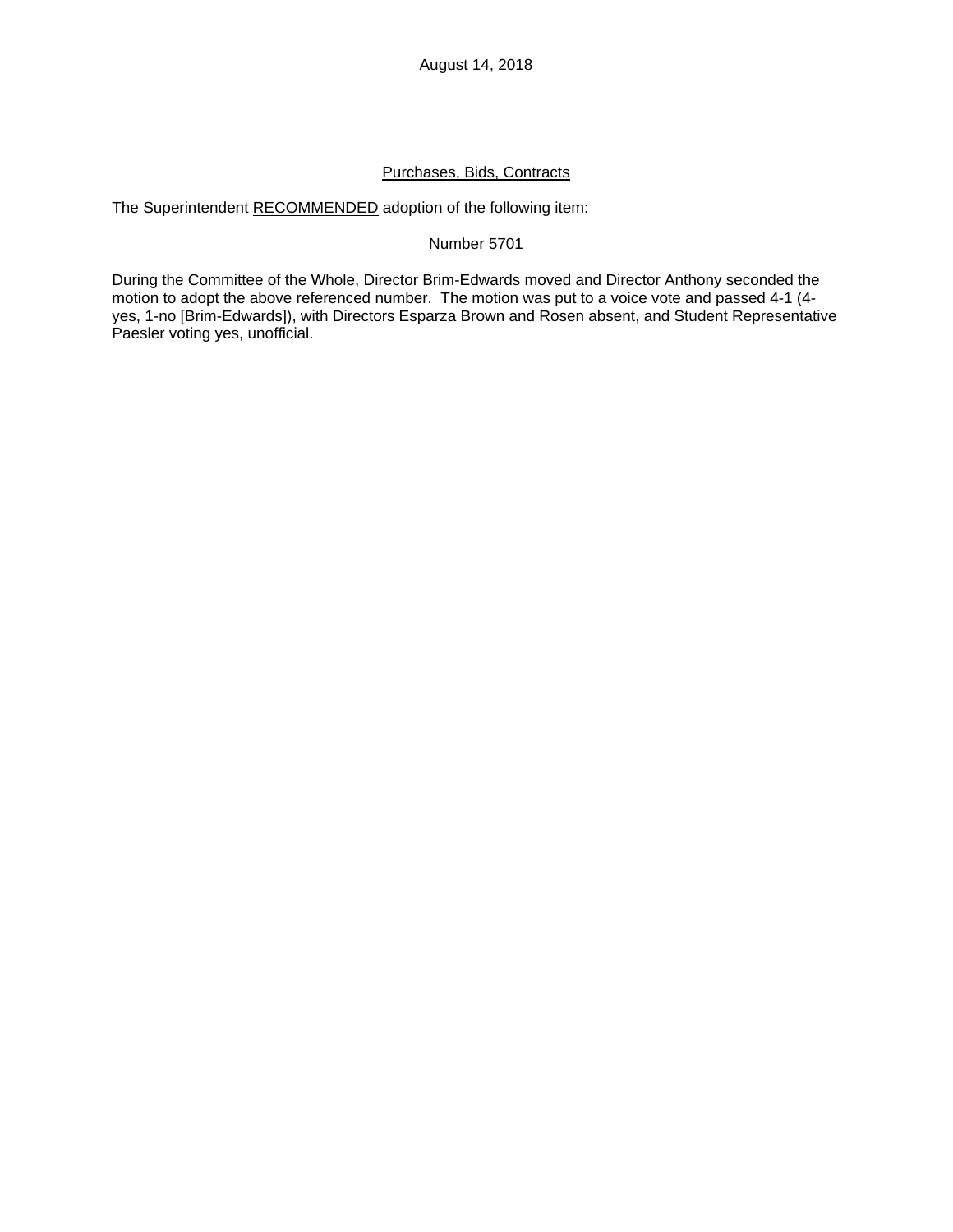# **RESOLUTION No. 5701**

## Expenditure Contracts that Exceed \$150,000 for Delegation of Authority

## **RECITAL**

Portland Public Schools ("District") Public Contracting Rules PPS-45-0200 ("Authority to Approve District Contracts; Delegation of Authority to Superintendent") requires the Board of Education ("Board") enter into contracts and approve payment for products, materials, supplies, capital outlay, equipment, and services whenever the total amount exceeds \$150,000 per contract, excepting settlement or real property agreements. Contracts meeting this criterion are listed below.

### **RESOLUTION**

The Superintendent recommends that the Board approve these contracts. The Board accepts this recommendation and by this resolution authorizes the Deputy Clerk to enter into the following agreements.

| Contractor                       | Contract<br><b>Term</b>                                                                                                         | <b>Contract Type</b>                        | <b>Description of Services</b>                                                                                                                                                                                  | Contract<br><b>Amount</b>                                                          | Responsible<br>Administrator,<br><b>Funding Source</b> |
|----------------------------------|---------------------------------------------------------------------------------------------------------------------------------|---------------------------------------------|-----------------------------------------------------------------------------------------------------------------------------------------------------------------------------------------------------------------|------------------------------------------------------------------------------------|--------------------------------------------------------|
| Garrett Hemann<br>Robertson P.C. | 8/15/18<br>through<br>6/30/19                                                                                                   | <b>Legal Services</b><br>LS 66659           | Legal support on an as-needed<br>basis including labor law,<br>employment law, advice<br>regarding public records law,<br>and education/school district<br>law.<br><b>Direct Negotiation</b><br>PPS-46-0525 (4) | \$250,000                                                                          | L. Large<br><b>Fund 101</b><br>Dept. 5460              |
| Ferrellgas, Inc.                 | 10/1/18<br>through<br>7/31/23                                                                                                   | <b>Materials</b><br>Requirement<br>MR 66674 | Provide propane fuel.<br>ITB 2018-2469                                                                                                                                                                          | \$2,660,000                                                                        | C. Hertz<br><b>Fund 101</b><br>Dept. 5560              |
| <b>Metro Presort</b>             | 8/15/18<br>through<br>6/30/23                                                                                                   | Cooperative<br>Contract<br>COA 66576        | Provide District-wide mail<br>services including pick up,<br>sorting, and postage.<br><b>Administering Contracting</b><br><b>Agency: Portland Community</b><br>College                                          | \$225,000                                                                          | C. Hertz<br><b>Fund 101</b><br>Dept. 5553              |
| Alpenrose Dairy                  | 9/9/18<br>through<br>09/08/19<br>Option to<br>renew for up<br>to four<br>additional<br>one-year<br>terms<br>through<br>9/8/2023 | Material<br>Requirements<br>MR 66697        | Provide District-wide dairy<br>products on a requirements<br>basis.<br>RFP 2018-2484                                                                                                                            | <b>Original Term</b><br>\$940,000<br><b>Total Contract</b><br>Value<br>\$4,700,000 | C. Hertz<br><b>Fund 202</b><br>Dept. 5570              |
| <b>Prospect Studio</b>           | 8/15/18<br>through<br>3/31/19                                                                                                   | <b>Personal Services</b><br>PS 66699        | Provide design and support<br>services for the community<br>visioning process.<br>RFP 2018-2487                                                                                                                 | \$170,000                                                                          | S. Soden<br><b>Fund 101</b><br>Dept. 5402              |

## **NEW CONTRACTS**

## **NEW INTERGOVERNMENTAL AGREEMENTS ("IGAs")**

No New IGAs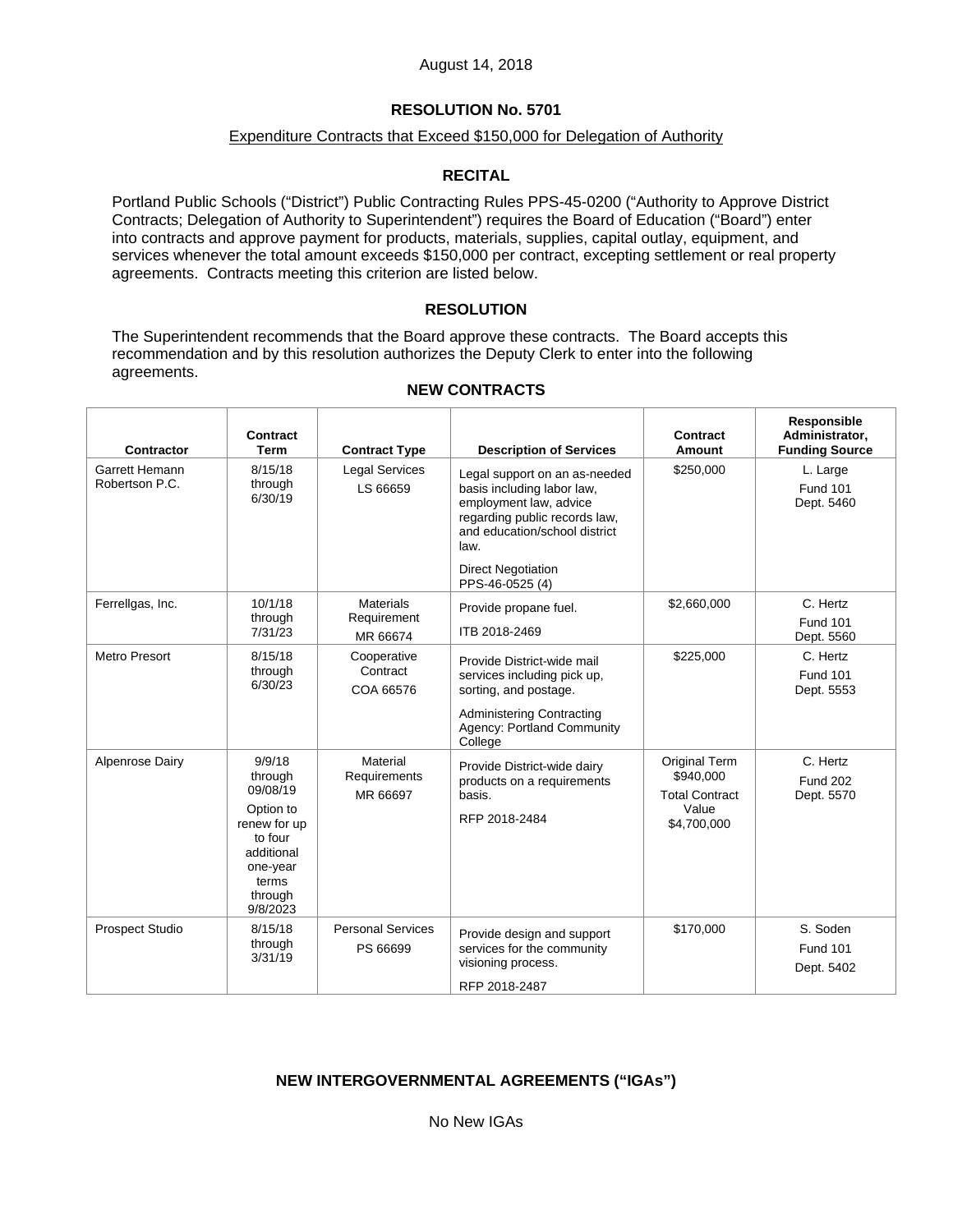## **AMENDMENTS TO EXISTING CONTRACTS**

| Contractor                         | Contract<br>Amendment<br>Term | <b>Contract Type</b>                                 | <b>Description of Services</b>                                                           | Amendment<br>Amount,<br><b>Contract Total</b> | <b>Responsible</b><br>Administrator,<br><b>Funding Source</b> |
|------------------------------------|-------------------------------|------------------------------------------------------|------------------------------------------------------------------------------------------|-----------------------------------------------|---------------------------------------------------------------|
| <b>Follett School</b><br>Solutions | 7/1/18<br>through<br>6/30/19  | Materials<br>Requirements<br>MR 62232<br>Amendment 3 | This amendment extends the<br>contract for a third year per the<br>RFP.<br>RFP 2014-1947 | \$400,000<br>\$800,000                        | Y. Curtis<br><b>Fund Varies</b><br>Dept. Varies               |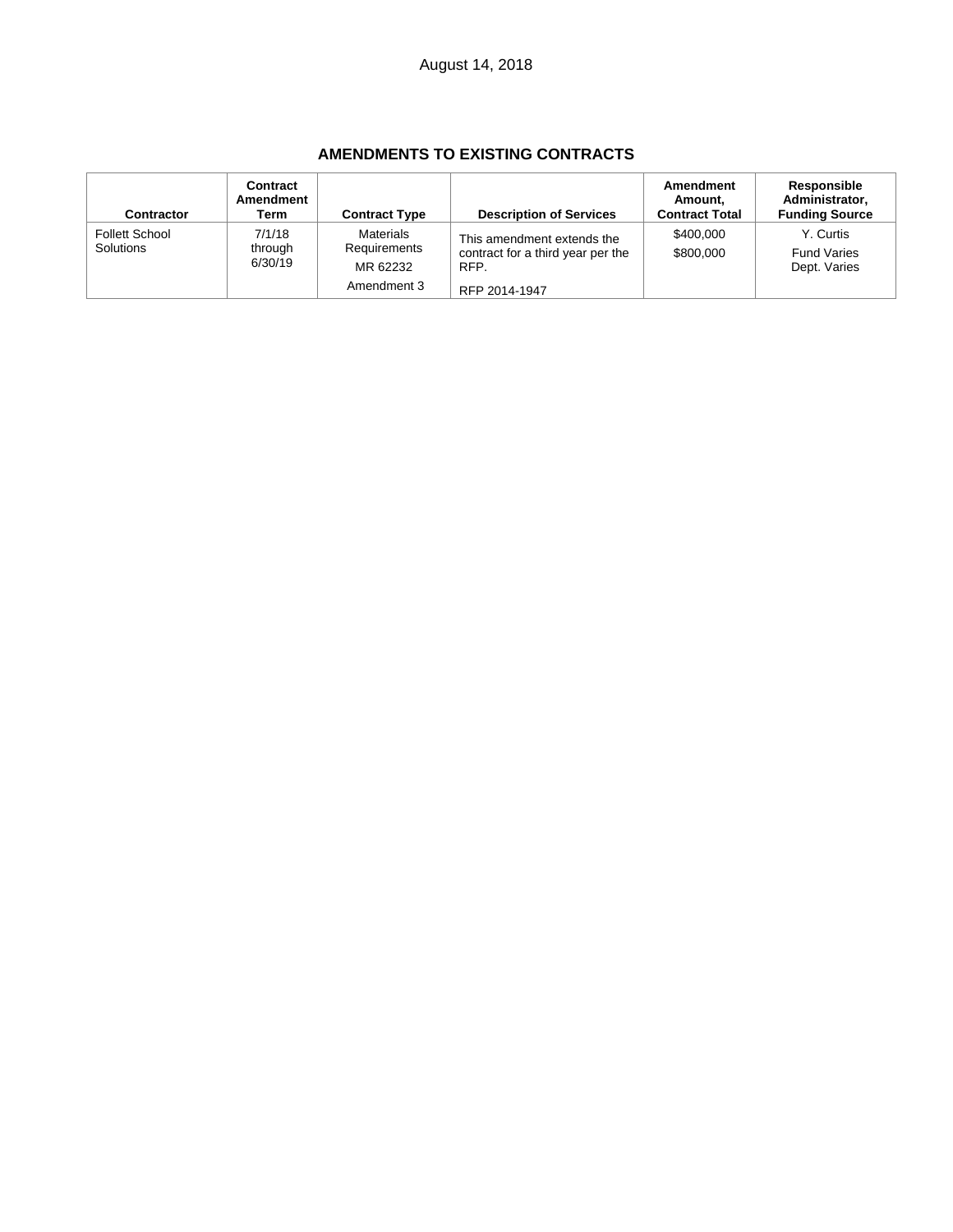## Other Matters Requiring Board Approval

The Superintendent RECOMMENDED adoption of the following items:

## Numbers 5702 through 5705

During the Committee of the Whole, Director Anthony moved and Director Brim-Edwards seconded the motion to adopt Resolution 5702. The motion was put to a voice vote and passed unanimously (5-yes, 0 no), with Directors Esparza Brown and Rosen absent, and Student Representative Paesler voting yes, unofficial.

During the Committee of the Whole, Director Brim-Edwards moved and Director Anthony seconded the motion to adopt Resolution 5703. The motion was put to a voice vote and failed by a vote of 0-5 (0-yes, 5-no), with Directors Esparza Brown and Rosen absent.

During the Committee of the Whole, Director Brim-Edwards moved and Director Kohnstamm seconded the motion to adopt Resolution 5704. The motion was put to a voice vote and passed unanimously (5 yes, 0-no), with Directors Esparza Brown and Rosen absent, and Student Representative Paesler voting yes, unofficial.

Director Brim-Edwards moved and Director Kohnstamm seconded the motion to adopt Resolution 5705. The motion was put to a voice vote and passed unanimously (5-yes, 0-no), with Directors Esparza Brown and Rosen absent, and Student Representative Paesler voting yes, unofficial.

During the Committee of the Whole, the Board took a voice vote (no written resolutions) on the four below exceptions to Instructional Hours to be provided to the State of Oregon:

- 1. Students who have fulfilled all state requirements for graduation. By a vote of 5-0, with the Student Representative voting yes, unofficial, a majority of the Board supported this exemption.
- 2. Students who at the start of their senior year and are on track to exceed all state requirements for graduation. By a vote of 4-1 (Brim-Edwards voting no), with the Student Representative voting yes, unofficial, a majority of the Board supported this exemption.
- 3. Students who are earning credits toward a diploma through accelerated learning classes, such as Advanced Placement, International Baacalaureate, or classes at a post-secondary institution, internship or work experience opportunities, credits by proficiency. By a vote of 4-1 (Brim-Edwards voting no), with the Student Representative voting yes, unofficial, a majority of the Board supported this exemption.
- 4. A school district may request permission to exempt an alternative education program. . By a vote of 5-0, with the Student Representative voting yes, unofficial, a majority of the Board supported this exemption.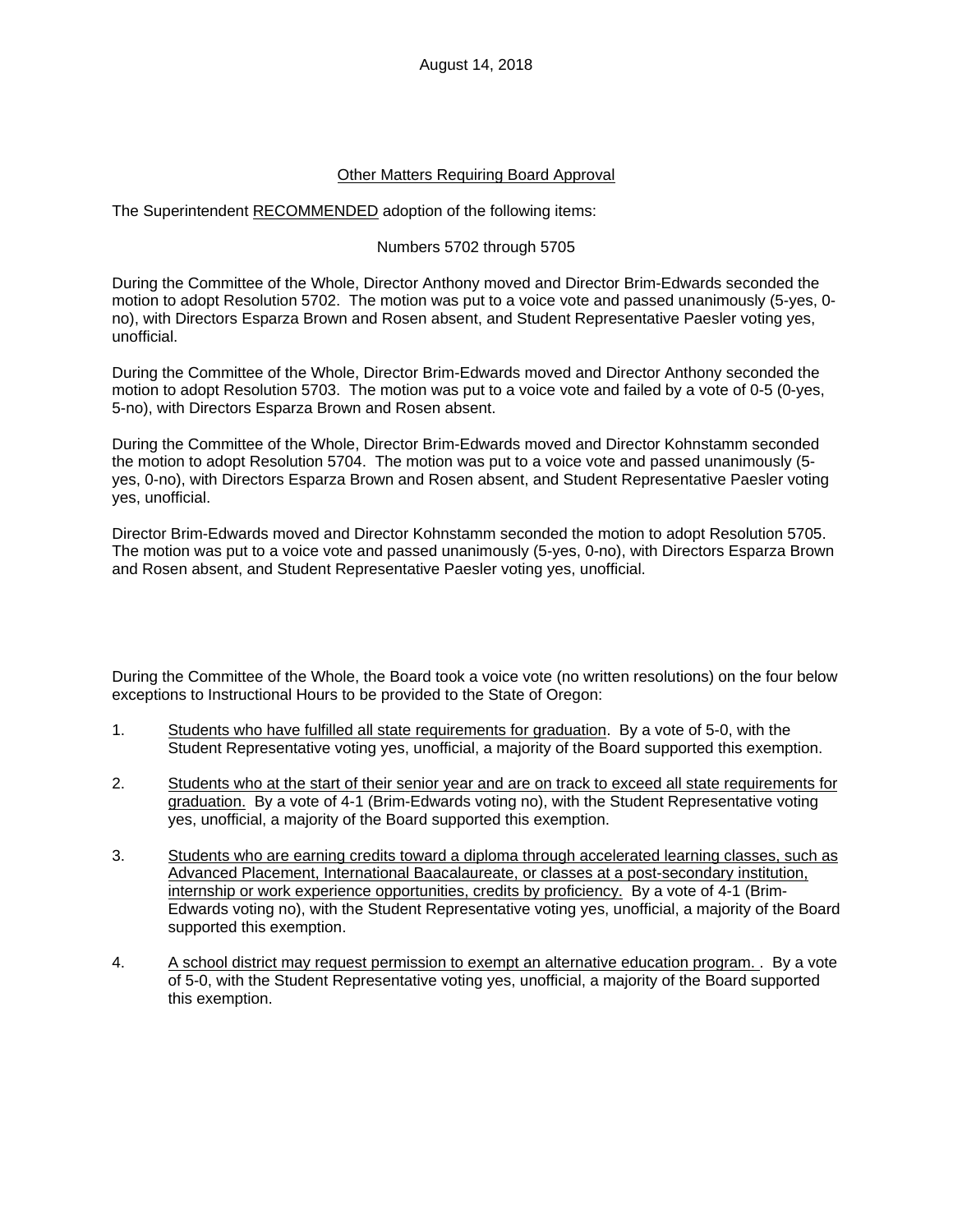### August 14, 2018

## **RESOLUTION No. 5702**

### Resolution to Adopt 4.10.014-P Supports for Homeless Students Policy

## **RECITALS**

- A. The McKinney-Vento Education of Homeless Children and Youth Assistance Act is a federal law that ensures immediate enrollment and educational stability for homeless children and youth. McKinney-Vento provides federal funding to states for the purpose of supporting district programs that serve homeless students.
- B. The Education for Homeless Children and Youths Policy states:
	- a) Each State educational agency shall ensure that each child of a homeless individual and each homeless youth has equal access to the same free, appropriate public education, including a public preschool education, as provided to other children and youths.
	- b) In any State that has a compulsory residency requirement as a component of the State's compulsory school attendance laws or other laws, regulations, practices, or policies that may act as a barrier to the enrollment, attendance, or success in school of homeless children and youths, the State will review and undertake steps to revise such laws, regulations, practices, or policies to ensure that homeless children and youths are afforded the same free, appropriate public education as provided to other children and youths.
	- c) Homelessness alone is not sufficient reason to separate students from the mainstream school environment.
	- d) Homeless children and youths should have access to the education and other services that such children and youths need to ensure that such children and youths have an opportunity to meet the same challenging State student academic achievement standards to which all students are held.
- C. In January 2018, the Oregon Department of Education (ODE) conducted a scheduled desk monitoring of the District's McKinney-Vento Homeless program and found that the District would need to adopt a policy that included:
	- a) Assurance that homeless students are identified and assessed for needed services;
	- b) Provision of Dispute Resolution when eligibility or school placement are in dispute;
	- c) Ensure homeless students do not face barriers to accessing academic and extracurricular activities, including magnet schools, summer school, career technical education, Advanced Placement courses, online learning and charter school programs;
	- d) Immediate enrollment and retention of homeless students, despite lack of records or documentation, or unpaid fees or fines, or absences.
- D. Portland Public Schools shall periodically review and revise policies and practices to remove barriers to the identification, enrollment and retention of homeless students.
- E. The proposed draft policy aligns with the recommendations and adequately addresses the needed corrective action.
- F. On June 11, 2018, the Teaching and Learning Committee reviewed the proposed policy and recommended to move forward the proposed policy to the full Board for approval.
- G. On June 26, 2018, staff presented the first reading of Policy 4.10.014-P Supports for Homeless Students.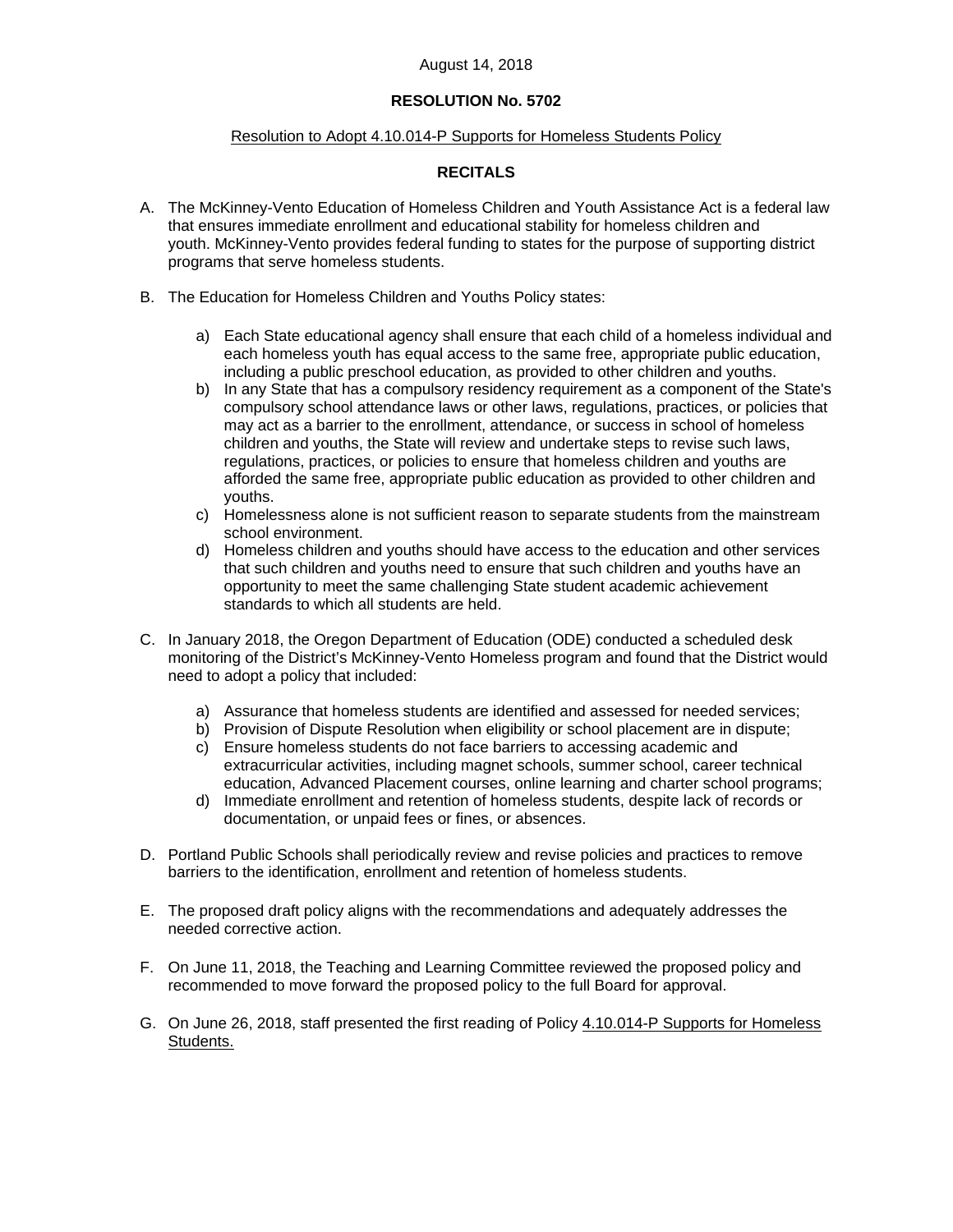H. Per District policy, the public comment period was open for at least 21 days. Any comments received were shared with staff and with the Board of Education.

## **RESOLUTION**

The Board of Education hereby adopts revised Policy 4.10.014-P Supports for Homeless Students Policy as presented at the June 26, 2018 First Reading.

#### **RESOLUTION No. 5703**  *FAILED*

Resolution to Uphold the Superintendent's Decision on a Step 2 Appeal-Complaint #2018-02

# **RECITAL**

The Board of Education has received and reviewed the complaint # 20018-02 submitted and the Superintendent's response to it.

#### **RESOLUTION**

The Board of Education upholds the Superintendent's decision of the Step 2 appeal as the final decision.